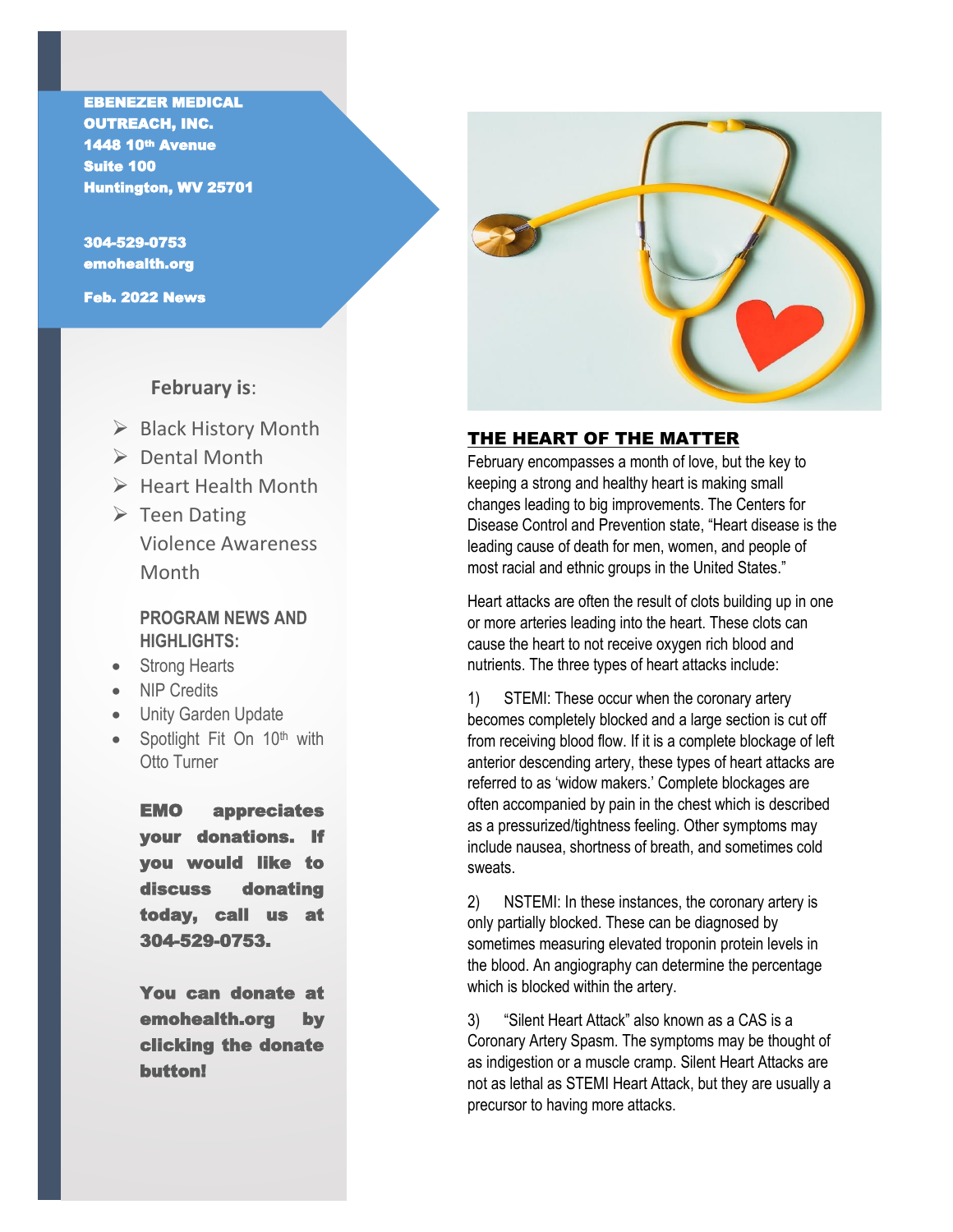Many common health factors can contribute to the chances of a heart attack. These may include but are not limited to such increases in bad cholesterol (LDL) along with high blood pressure, obesity, an inactive lifestyle, and diabetes. Smoking cigarettes can also cause an increased risk. The CDC's website continues by adding how one person dies every 36 seconds in the United States from cardiovascular disease with coronary artery disease being named as the most diagnosed of these diseases.

There are habits and lifestyle changes which can help in decreasing risk factors. A high diet consisting of Omega Three Fatty Acids combined with fruits and vegetables are recommended, as well as exercise. Yoga and meditation are also good for lowering stress hormones. High stress levels combined with emotions such as anger and hostility lead to high cortisol production which can sometimes contribute heart disease along with osteoporosis and diabetes.

The most vital activity a person can do is pay attention to their body. If any of these symptoms present themselves and seems abnormal as compared to normal day-to-day functioning, make an appointment with your medical provider immediately. Check cholesterol, blood pressure, and sugar levels regularly along with having annual blood work and check-ups.

## **EXERCISE TIPS FOR HEART HEALTH**

Exercise is key component to keeping blood circulating to the heart. Cleveland Clinic states how both aerobic and cardio style exercises "improves not just the circulation within the heart, but the entire cardiovascular system." They suggest keeping exercises simple and identifying comfortable goals to achieve overall success. Activities suggested are:

- Brisk Walking
- Jogging/Running
- Swimming
- Cycling
- Rowing
- Cross Country Skiing